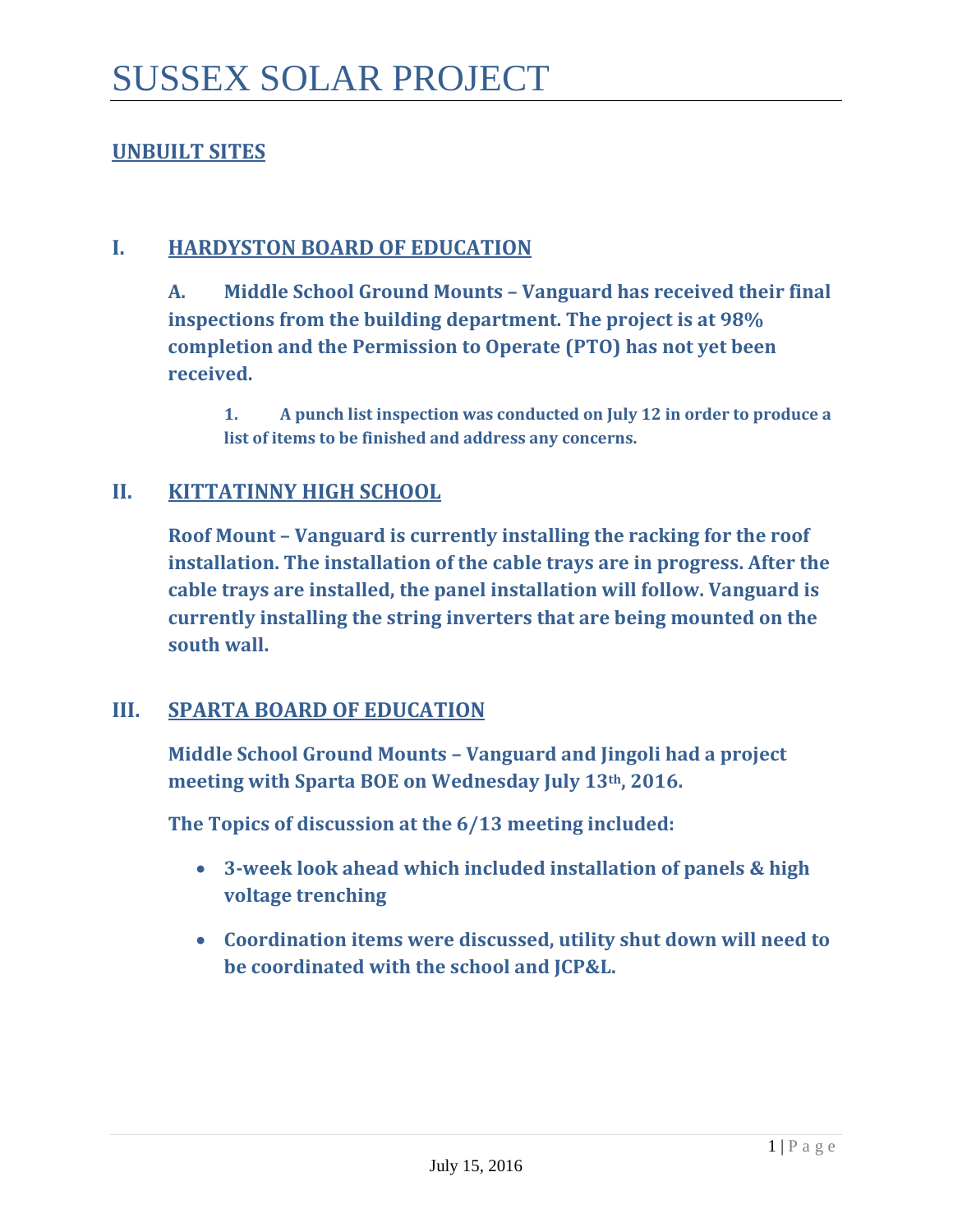# SUSSEX SOLAR PROJECT

## **IV. SUSSEX VO-TECH**

**A. Ground Mounts Southern Array– Panel installation is complete and Mehl is working on wiring and inverters.** 

**B. Ground Mounts North Array – Panel installation is 99% complete and Mehl is working on wiring and inverter installation.** 

**C. Roof Mount – Safety barriers are in place and material has been loaded onto roof. Racking installation is in progress.**

## **V. Valley Road School Roof Mount**

• **Due to several reasons such as the Roof Structural Report and system availability at the County sites in Frankford, the Valley Road site has been removed from the program.**

**Alternate Sites for the Hardyston Elementary School and Sparta High School allocations:**

> • **Sunlight General has redirected their focus for an alternate site design, and put together a preliminary design analysis for adding the County OEM Building and the County Library to the system. These design are moving forward into the Site Access Agreement and Interconnection Agreement Phases and will be submitted to the Land use Board.**